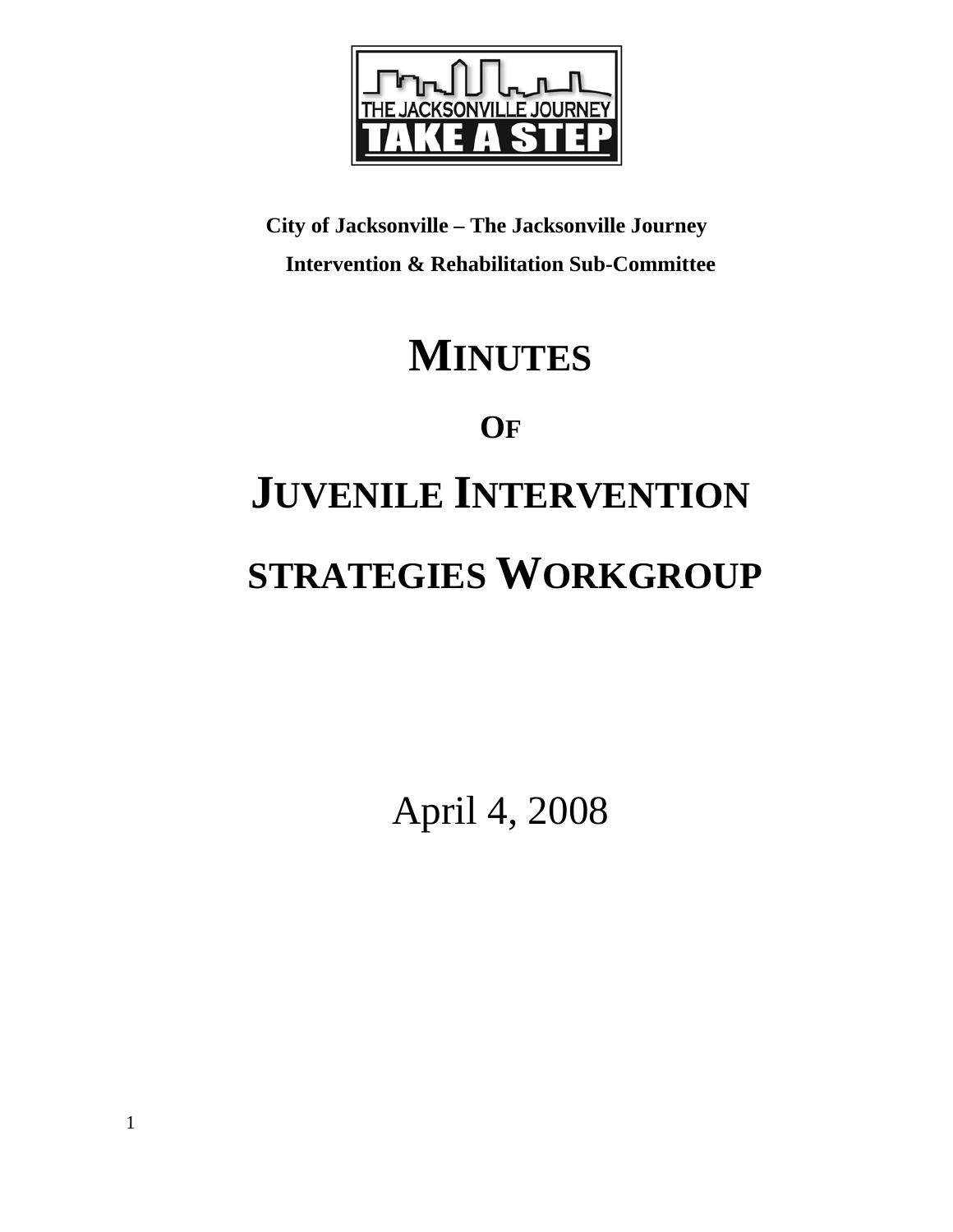### **The Jacksonville Journey – Intervention & Rehabilitation Sub-Committee**

#### **Juvenile Intervention Strategies Workgroup**

**April 4, 2008** 

#### **2:00 p.m.**

**PROCEEDINGS before the Jacksonville Journey – Intervention & Rehabilitation Sub-Committee, Juvenile Intervention Strategies Workgroup taken on Friday, April 4, 2008, Edward Ball Building, 8th Floor, Room 851 – 214 N. Hogan Street, Jacksonville, Duval County, Florida commencing at approximately 2:00 p.m.** 

> **Juvenile Intervention Strategies Workgroup William Sulzbacher, Chair Ron Autrey, Member Angelia Turner, Member Sherron Watson, Member**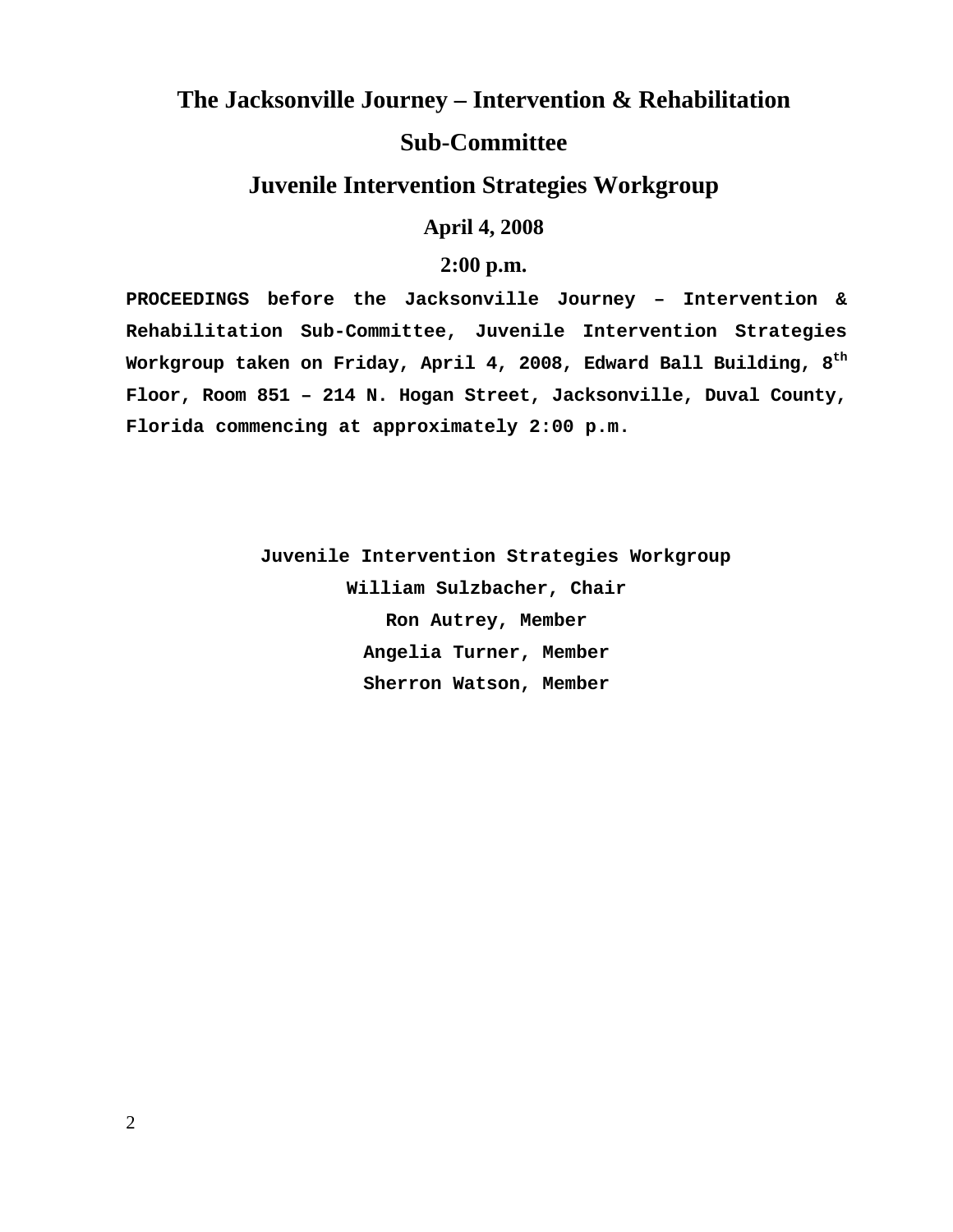#### **APPEARANCES**

#### **COMMITTEE CHAIRS & MEMBERS:**

WILLIAM SULZBACHER, Chair SHERRON WATSON, Member

#### **ABSENTEE MEMBERS:**

ANGELIA TURNER, Member RON AUTREY, Member

#### **STAFF:**

Ginny Walthour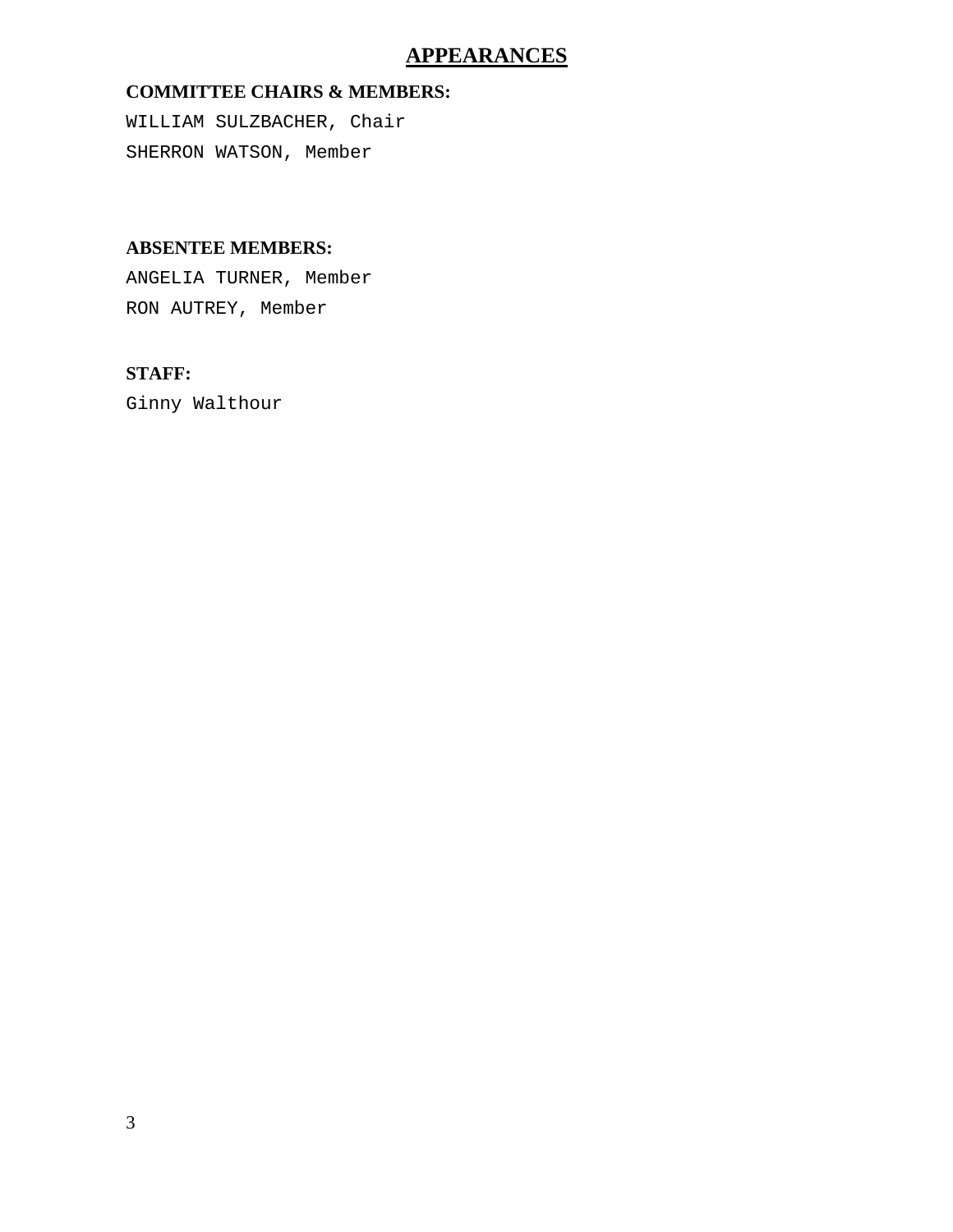#### **PROCEEDINGS**

April 4, 2008 Intervention & Rehabilitation Sub-Committee Juvenile Intervention Strategies Workgroup 2:00 p.m. **Call to Order and Comments.** Chairman Sulzbacher called the meeting to order at approximately 2:08 p.m.

#### **1. Purpose of Meeting.**

Discuss juvenile intervention impacting the Mayor's crime initiative – The Jacksonville Journey.

Mr. Sulzbacher reminded the committee that final recommendations would be discussed at the upcoming full Intervention meeting on Monday, April 7th. He distributed the draft recommendations that had been proposed by the Juvenile Intervention workgroup. It was asked that the recommendations be looked over and any edits or suggestions be given to staff member Ginny Walthour to change and provide at the Monday meeting.

The floor was then open for presentations made by local community organizations and their various intervention and re-entry efforts.

- Cathy Chadeayne with the Jacksonville Sherriff Office gave a presentation and overview of the JADE program – Jacksonville Area Discharge Enhancement. This program works with exoffenders while they are incarcerated and after they are released. It is part of the JREC – Jacksonville Re-entry Center.
	- Cassandra Bush Thorminc Ministries; this program provides housing/assistance to ex-offenders returning to society. They usually allow ex-offenders (men only) to stay about two months.
	- Nicki Gardell Community Re-entry Staffing; this program helps ex-offenders get jobs. They have helped 486 people get